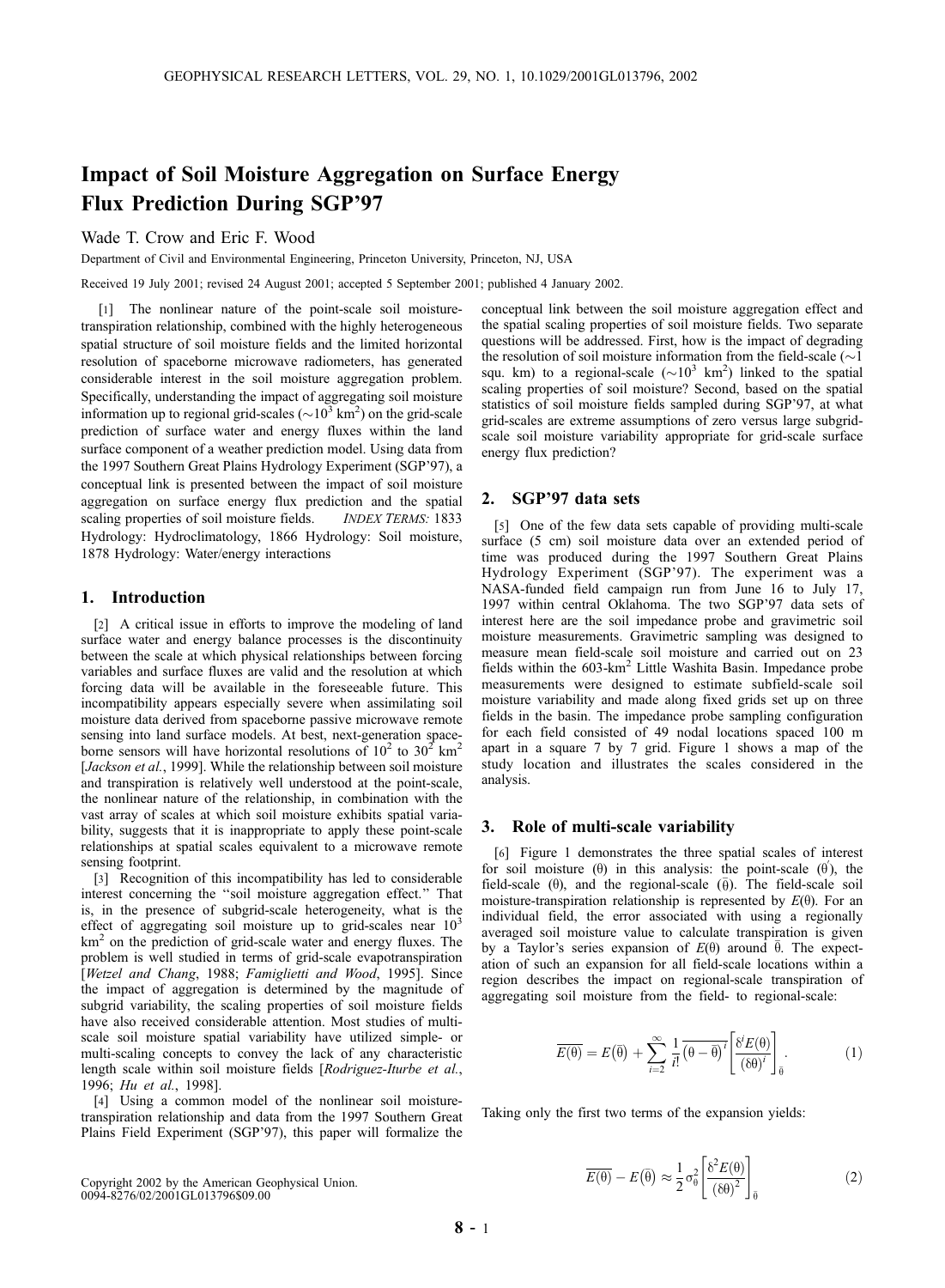

Figure 1. Location of Little Washita Basin within the state of Oklahoma and illustration of spatial scales considered in the analysis.

where  $\sigma_{\theta}^2$  is the field-scale soil moisture variance within a given region.

[7] Many land surface schemes follow Wetzel and Chang [1987] and model point-scale evapotranspiration  $(E')$  as the minimum of a potential  $(E_P)$  and threshold evapotranspiration  $(E'_T)$ :

$$
E' = \text{Min}\big[E_P, E'_T\big] \tag{3}
$$

where the dependence of  $E'_T$  on  $\theta'$  is expressed in a simplified linear form:

$$
E'_T = \begin{cases} 0 & \theta' < \theta_w \\ (E_T)_{max} & (\frac{\theta' - \theta_w}{\theta_c - \theta_w}) & \theta_w < \theta' < \theta_c \\ (E_T)_{max} & \theta' > \theta_c. \end{cases}
$$
(4)

The threshold evapotranspiration is defined as the maximum evapotranspiration the soil-plant system is capable of sustaining for a given level of soil moisture. Potential evapotranspiration follows the definition of "unstressed evapotranspiration" given by Federer [1979] as the rate at which well-watered vegetation will transpire. Combining (3) and (4) and assuming  $E_P \leq (E_T)_{max}$  yields the following  $E'$  parameterization:

$$
E'_T = \begin{cases} 0 & \theta' < \theta_w \\ E_P \cdot \left(\frac{\theta' - \theta_w}{\theta_c^* - \theta_w}\right) & \theta_w < \theta' < \theta_c^* \\ E_P & \theta' > \theta_c^* \end{cases} \tag{5}
$$

where:

$$
\theta_c^* = \theta_w + \frac{E_P \cdot (\theta_c - \theta_w)}{(E_T)_{max}}.
$$
 (6)

[8] The  $E'(\theta')$  relationship described in (5) is only strictly valid at a point-scale. Scaling the relationship up to the field-scale requires that it be integrated over all subfield-scale soil moisture levels:

$$
E(\theta) = \int_0^\infty E'(\theta') f(\theta') d\theta'
$$
 (7)

where  $f(\theta')$  is the histogram of point-scale soil moisture measurements within a given field. The choice of a normal probability distribution for soil moisture histograms at these scales is suggested by *Bell et al.* [1980]. Assuming  $f$  to represent a normal distribution  $N(\theta, \sigma_\theta^2)$ , where  $\sigma_\theta^2$  is taken to be the point-scale variability of soil moisture field around the field scale mean  $\theta$ , Figure 2 shows  $E(\theta)$  curves corresponding to various levels of  $\sigma_{\theta}^2$ . Combining (7) with (5) and taking a second-derivative with respect to  $\theta$  gives:

$$
\left[\frac{\delta^2 E(\theta)}{\left(\delta \theta\right)^2}\right]_{\bar{\theta}} = \frac{E_P\left(-\exp\left[-\frac{\left(\theta_c^* - \bar{\theta}\right)^2}{2\sigma_{\theta'}^2}\right] + \exp\left[-\frac{\left(\theta_w - \bar{\theta}\right)^2}{2\sigma_{\theta'}^2}\right]\right)}{\sigma_{\theta'}\sqrt{2\pi}\left(\theta_c^* - \theta_w\right)}\tag{8}
$$

Inserting this expression into (2) yields:

$$
\overline{E(\theta)} - E(\overline{\theta}) \approx \frac{\sigma_0^2 E_P \left( -\exp \left[ -\frac{(\theta_c^* - \overline{\theta})^2}{2\sigma_{\theta'}^2} \right] + \exp \left[ -\frac{(\theta_w - \overline{\theta})^2}{2\sigma_{\theta'}^2} \right] \right)}{2\sigma_{\theta'} \sqrt{2\pi} (\theta_c^* - \theta_w)}.
$$
(9)

Setting  $\bar{\theta}$  equal to either  $\theta_w$  or  $\theta_c^*$ , and assuming  $\sigma_{\theta}^2$  is small relative to  $(\theta_c^* - \theta_w)^2$ , provides a measure of the maximum



Figure 2. Appropriate field-scale transpiration-soil moisture relationships for various levels of subgrid soil moisture variability  $\sigma_{\theta}$  [cm<sub>water</sub> cm<sub>soil</sub>]. Also shown is the extreme case of large  $\sigma_{\theta}$  a linear relationship between zero and  $\theta_{sat}$ .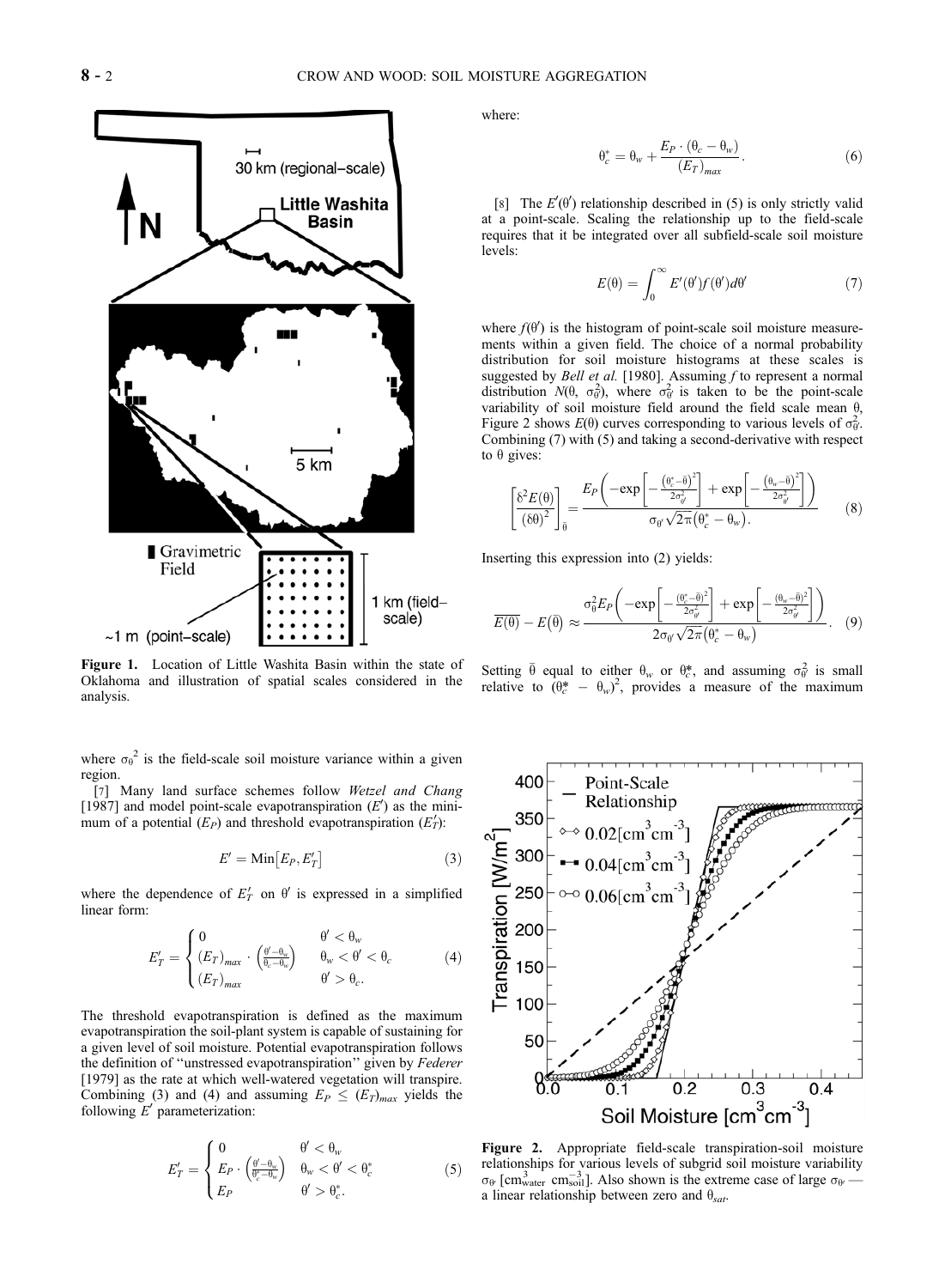absolute error associated with aggregation of soil moisture within a region:

$$
\text{Max}\left[\left|\overline{E(\theta)} - E(\overline{\theta})\right|\right] \approx \left|\frac{\sigma_{\theta}^2 E_P}{\sigma_{\theta'}(\theta_c^* - \theta_w) 2\sqrt{2\pi}}\right|.
$$
 (10)

Equation (10) demonstrates that the effect of degrading soil moisture resolution from the field- to the regional-scale does not depend strictly on levels of field-scale variability, but rather is proportional to the dimensionless ratio  $\sigma_{\theta}^2/\sigma_{\theta}(\theta_c^* - \theta_w)$ . Increasing the subfield variability  $\sigma_{\theta}$  linearizes the field-scale  $E(\theta)$  relationship (see Figure 2) and reduces the aggregation impact associated with averaging field-scale values up to the regional-scale.

[9] Assuming the regional-scale to be the entire 603-km<sup>2</sup> Little Washita Basin, Figure 3 evaluates (9) for the basin during SGP'97. Values for  $\overline{E(\theta)} - E(\overline{\theta})$  range between -100 and 75 Wm<sup>-2</sup>. Impedence probe measurements are used to estimate average point-scale soil moisture variability around each fieldscale mean  $(\sigma_{\theta}^2)$  and gravimetric data to estimate field-scale variability around the regional-scale mean  $(\sigma_{\theta}^2)$ . Using impedance probe data from SGP'97, Famiglietti et al. [1999] argues that a Beta distribution is a better fit for subfield-scale soil moisture histograms than a normal distribution. To accommodate this suggestion, values derived from a numerical evaluation of (2) assuming a Beta distribution shape for  $f$  in (7) are also plotted on Figure 3. Soil type was taken to be silty loam/loam and vegetation to be rangeland grass and agricultural crops.  $E_P$  was taken as 450 Wm<sup>-2</sup> and  $(E_T)_{max}$  as 750 Wm<sup>-2</sup> based on values quoted for various agricultural crops in Choudhury and Idso [1985]. Values for  $\theta_w$  and  $\theta_c$  were chosen to be consistent with the observed soil texture within the basin and Jacquemin and Noilhan [1990].

#### 4. Grid-scale modeling strategies

[10] Let  $\sigma_{\theta}^2(\lambda)$  be the point-scale soil moisture variability contained within an arbitrary grid-scale  $\lambda$ . In the absence of any information regarding the magnitude of  $\sigma_{\theta}^2(\lambda)$ , grid-scale models must make one of two contrasting assumptions. The first option is to assume  $\sigma_{\theta}^2(\lambda)$  is zero and apply a point-scale model at the gridscale. The error associated with this assumption is:

$$
\epsilon_1 = \int_0^\infty E'(\theta') f(\theta, \sigma_\theta^2(\lambda)) d\theta' - E'(\bar{\theta}). \tag{11}
$$

The second option is to assume  $\sigma_{\theta}^2(\lambda)$  is large enough such that the appropriate field-scale  $E(\theta)$  relationship is effectively linearized between zero and saturation  $(\theta_{sat})$  (see Figure 2). The error associated with this approach is:

$$
\epsilon_2 = \int_0^\infty E'(\theta') f(\theta, \sigma_{\theta'}^2(\lambda)) d\theta' - E_P \frac{\bar{\theta}}{\theta_{sat}}.
$$
 (12)

For low levels of  $\sigma_{\theta}^2(\lambda)$ ,  $\varepsilon_2$  is the larger error term. As  $\sigma_{\theta}^2(\lambda)$  rises, assuming zero subgrid variability becomes steadily less appropriate. Consequently,  $\varepsilon_1$  rises and  $\varepsilon_2$  falls until a second regime of large  $\sigma_{\theta}^2(\lambda)$  is entered where  $\epsilon_1$  is the dominate error term. A critical level of subgrid variability  $(\hat{\sigma}_{\theta' \text{crit}})$  exists where both errors are equal.

[11] Assuming  $\bar{\theta}$  equal to  $\theta_c^*$  (the point of greatest concavity and thus largest aggregation impact), small  $\sigma_{\theta}^2$ , and a normal probability distribution for  $f$ ,  $\varepsilon_1$  can be approximated as:

$$
\varepsilon_1 \approx \frac{-E_P \sigma_{\theta'}}{\sqrt{2\pi} \left(\theta_c^* - \theta_w\right)},\tag{13}
$$



Figure 3. Following  $(9)$ , errors in transpiration  $(E)$  associated with the aggregation of soil moisture from the field- to regionalscale within the Little Washita Basin during SGP'97.

and  $\varepsilon_2$  as:

$$
\epsilon_2 \approx \frac{E_P(\theta_{sat} - \theta_c^*)}{\theta_{sat}} - \frac{E_P \sigma_{\theta'}}{\sqrt{2\pi}(\theta_c^* - \theta_w)}.
$$
 (14)

The subgrid soil moisture variability at which the absolute value of both terms will be equal is:

$$
\sigma_{\theta' crit} \approx \sqrt{\frac{\pi}{2}} \frac{\left(\theta_{sat} - \theta_c^*\right)\left(\theta_c^* - \theta_w\right)}{\theta_{sat}}.
$$
\n(15)

Inserting values of  $\theta_{\text{sqt}}$ ,  $\theta_c^*$ , and  $\theta_w$  used in Figure 3 yields a  $\sigma_{\theta' \text{crit}}$ estimate of 0.067  $\text{cm}_{\text{water}}^{3}$   $\text{cm}_{\text{soil}}^{-3}$ .

[12] As first described by *Reynolds* [1974], values of  $\sigma_{\theta}^2(\lambda)$  rise monotonically with scale  $\lambda$ ; therefore, this critical level of variability is uniquely associated with a grid-scale  $\lambda_{crit}$ . Using soil and vegetation parameters typical for the Little Washita Basin, and a numerical evaluation of (11) and (12) assuming  $f$  represents a Beta distribution, the root-mean-squared magnitudes of  $\varepsilon_1$  and  $\varepsilon_2$  were evaluated at the point-, field-  $(\sim 1 \text{ squ. km})$ , and regional-scale  $({\sim}10^3 \text{ km}^2)$  during SGP'97.

[13] Results demonstrate that the assumption of zero (large) subgrid variability becomes steadily less (more) appropriate as the grid-scale is coarsened. Root-mean-squared (RMS) values for  $\varepsilon_1$  of 0.0, 58, and 82  $\text{Wm}^{-2}$  are found at grid-scales corresponding to the point-, field-, and regional-scale respectively. Conversely, RMS values for  $\varepsilon_2$  are 164, 108, and 77 Wm<sup>-2</sup> along the same series of grid-scales. This suggests an assumption of zero subgrid variability is more accurate than an assumption of large subgrid variability at the field-scale ( $\sim$ 1 squ. km) but not the regional-scale ( $\sim$ 10<sup>3</sup> km<sup>2</sup>). Qualitatively similar results are found when  $f$  is assumed to represent a normal distribution.

#### 5. Summary and conclusions

[14] This paper uses SGP'97 soil moisture data to draw a conceptual link between the spatial scaling of soil moisture fields and pertinent questions surrounding the impact of soil moisture